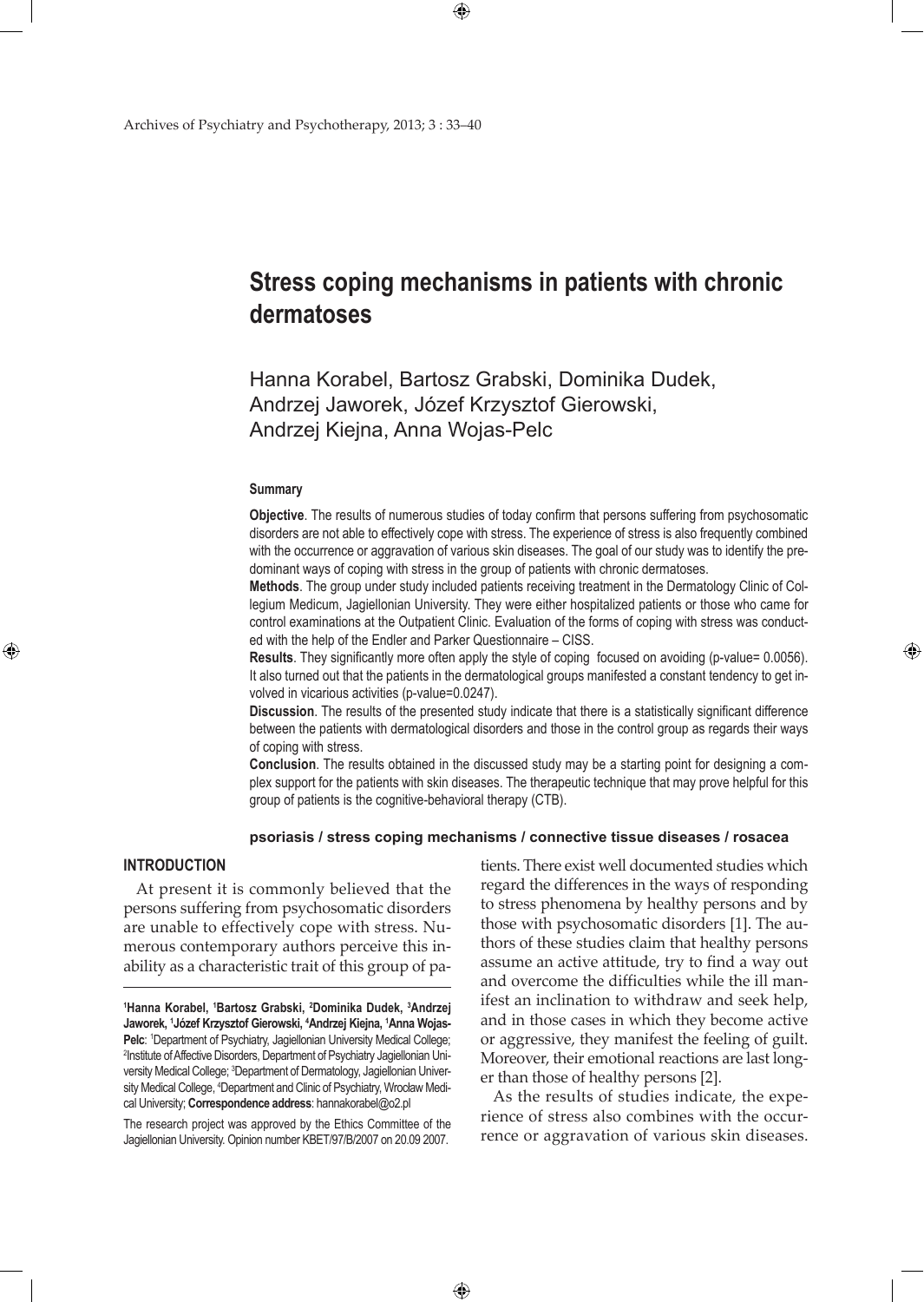The group of dermatological disorders in whose course stress may trigger, maintain or aggravate the course of disease includes, among others, psoriasis, atopic dermatitis, alopecia areata, lichen planus, leucoderma, urticaria, hyperhidrosis, dyshidrotic eczema, nodular prurigo, and recurrent herpes [1, 3, 4, 5, 6, 7, 8, 9].

From the point of view of health psychology, the most lively discussions are evoked nowadays by the conception of stress as presented in 1984 by Lazarus and Folkman, called transactional, relational model of stress. In this approach stress is understood as a relation between an individual and the environment, which can be assessed as burdening or exceeding the resources and thus potentially dangerous for their welfare. It can be said that the occurrence of the situation assessed as stress is supported by the features of the individual as well as the properties of the acting stimulus. Whether stress occurs or not depends on the importance that a given person assigns to the situation they experience. It can be evaluated as indifferent, favourable or stressing, and here we speak of the so called primary evaluation. These particular evaluations are connected with evoking of different emotional responses. In the secondary evaluation the person involved considers all possible ways of coping with the situation recognized as stressful [3, 11, 12]. On the basis of the assumption of the discussed theory and the results of sumerous studies in the area of health psychology we can say that the effects of stress appearing in the form of a somatic illness depend on cognitive assessment and effectiveness of coping [3, 11, 13, 14].

Ineffectiveness of the processes of adjustment may bring about the occurrence of biological results of stress, e.g., hypertonia, increased heart rate, biochemical changes or disregulation of the immune system. This was emphasized already by the first researcher into the stress phenomena, Hans Selye, who indicated what consequences may be caused by chronic stress unmodified by remedial actions. Chronic stress is destructive for the health mainly due to the high levels of glycocorticosteroids, which brings about hypertension, increased levels of lipoids and increased risk of artherosclerosis [15].

In literature we can find numerous studies focused on the problem which of the ways of coping with stress is the most favorable for the

health and which is the least favorable. These studies have not brought any clear results yet. Some authors emphasize the negative influence on adjustment of coping through avoidance, others point at correlations between the emotional style and the higher rate of somatic ailments.

The goal of the study was to identify the dominant ways of coping with stress in the patients with chronic dermatoses. The study comprised three groups of patients – those with psoriasis, acne rosacea, and cutaneous forms of lupus. These dermatological disorders were selected due to their chronic and persistent nature, difficult, long term and often unsatisfactory treatment, the results of studies suggesting the importance of stress in their occurrence, course and therapy, and also because of their prevalence in the population.

# **Material and method**

Acne rosacea is a chronic, multi-stage skin disease that occurs most frequently in women, but more disfiguring skin changes are observed in men. According to various authors this disorder constitutes ca. 10% of all dermatoses that the patients report to dermatologists. Etiopathogenesis of the disease remains unknown. Hypotheses include vasomotor disturbances, disorders of angiogenic factors in the blood and gastrointestinal disorders (Helicobacter Pyroli). The course of illness is influenced by environmental factors, allergies and infections (Demodex folliculorum). Numerous physicians and researchers dealing with this problem witness recurrence of intensification of skin changes that are often connected with stress [16, 17].

Connective tissue diseases comprise disorders of autoimmune origin, which vary as regards their clinical picture and course. Due to the clinical picture of these diseases on the skin (often really large and exceptionally disforming skin changes), various organ related complications, chronic character and difficult, often unsatisfactory treatment, the patients with connective tissue diseases frequently manifest neuroses and depressions [17, 18]. Dermal form of lupus erythematous is a disease in the course of which erythematous infiltrating patches occur on the skin, accompanied by keratosis pilaris and an

Archives of Psychiatry and Psychotherapy, 2013; 3 : 33–40

 $\bigoplus$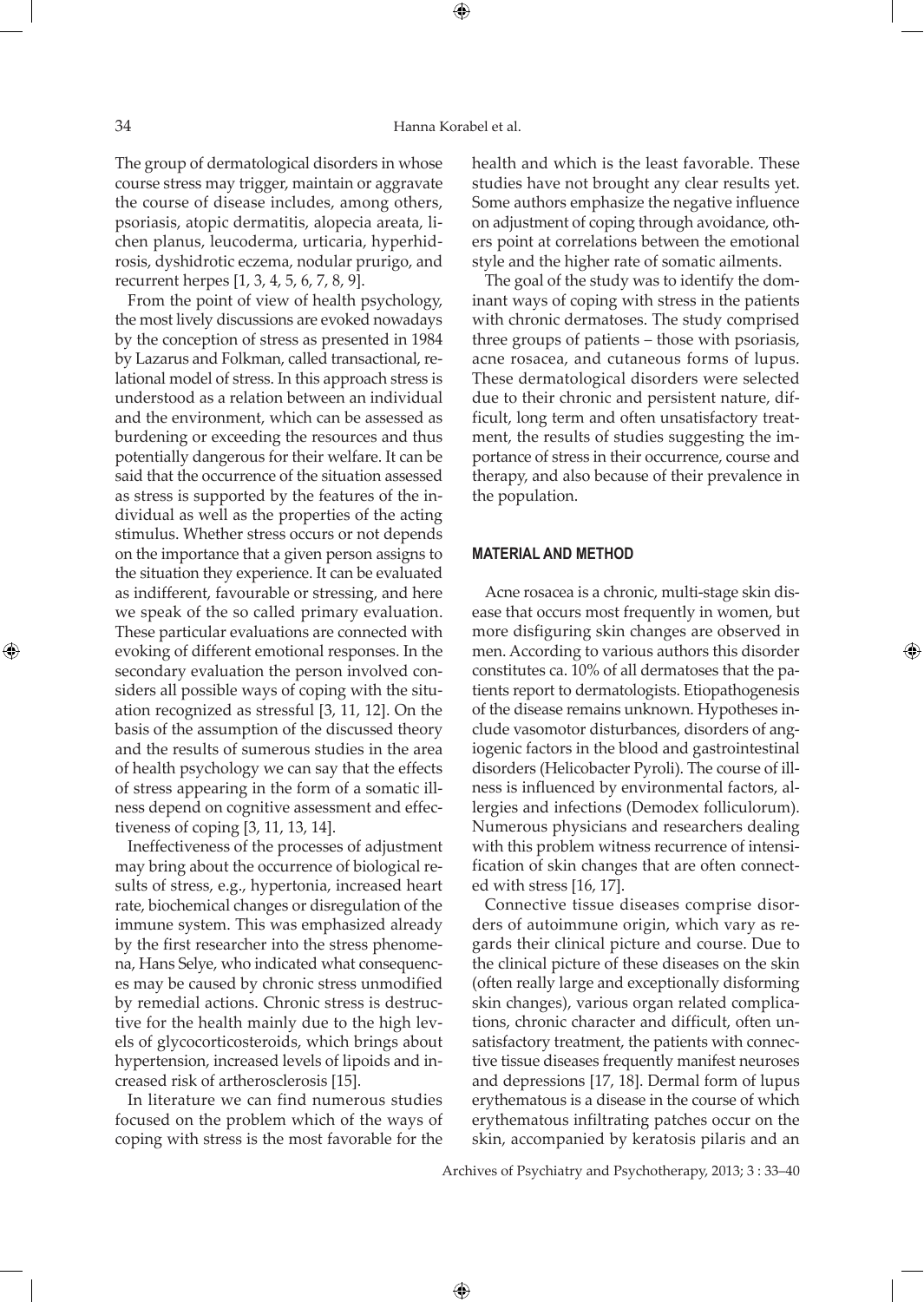⊕

inclination to scar formation without disintegration. The changes are usually localized on the uncovered parts of the head and the hirsute skin of the head. In the course of this form of lupus no organ related complications have been detected [19]. Etiopathogenesis of the disease is closely connected with the immune process similar to that taking place in the systemic form.

Psoriasis is a condition affecting 1.5–2% of the population in the industrialized countries. It occurs most frequently in the white race, less often in the oriental races and very rarely in the black race. According to the Polish Dermatological Society, the prevalence of psoriasis in Poland amounts to 1.5–2.8% [11].

While the clinical manifestations and the histological picture of the disease are well studied, pathogenesis of the disease remains obscure [20]. Neither is it known which of the above mentioned processes are primary and, as it were, initiate the cascade of the phenomena, and which of them are secondary [11]. At the moment the opinion prevails that acceleration of keratinocyte proliferation results from immune disorders.

In the case of psoriasis the role of psychological factors has been well documented. In the studies conducted by Gupta and Gupta an occurrence of a stressful life event was detected a month before the first symptoms of the disease appeared in 72% of patients with psoriasis [3]. It may be important here that the persons suffering from psoriasis evaluated a hypothetical stress situation as more stressful than those in the control group or the patients with atopic skin inflammation, as was shown in the investigations of Arnetz et al. [21].

⊕

The group under study included patients receiving treatment in the Dermatology Clinic of Collegium Medicum, Jagiellonian University. They were either hospitalized patients or those who came for control examinations at the Outpatient Clinic. The patients who handed in their written consent were included in the study groups in accord with their dermatological diagnoses. The following groups were formed: the patients with psoriasis, those with rosacea, and those with cutaneous forms of lupus. The groups consisted of forty persons each. Examinations of the patients were held in the Dermatology Clinic of Collegium Medicum, Jagiellonian University, in a separate room. All patients

qualified for the study expressed their informed consent in writing and accepted the form of personal data protection before they started to fill in the questionnaires.

The control group consisted of forty persons who did not undergo dermatological treatment. Due to the fact that the investigations were carried out in an academic center, for logistic and organizational reasons the control group consisted of students as well as their friends and acquaintances.

The instruments used to analyze stress included the Coping Inventory for Stressful Situations (CISS), the COPE and Brief COPE Inventory, Sense of Stress Questionnaire (KPS), Perceived Stress Scale-10 (PSS-10) and others.

To assess the forms of coping with stress we used the questionnaire developed by Endler and Parker ( Coping Inventory for Stressful Situations – CISS). This instrument reflects the basic dimensions of coping in a simple and clear way and, what is more, it is standardized and normalized in Poland.

The results of the questionnaire are presented on three scales:

- TOC Task-oriented coping,
- EOC Emotion-oriented coping,
- AOC Avoidance-oriented coping.

This style may assume two forms:

- Distraction,
- Social Diversion [22].

All statistical calculations were executed with the help of STATISTICA 8.0 software package developed by Stapsoft Poland Ltd. Checking of the statistical significance of the differences between the mean of the examined variables was based on Mann-Whitney test, due to the fact that the empirical distributions did not coincide with the normal distribution. On the other hand, chisquare was used to examine the relations of two qualitative features.

The results of the test were recognized as statistically significant when the value p was lower than the level of significance  $\alpha$ =0.05.

## **Major limitations**

 $\bigoplus$ 

Full demographic description shows that the dermatological group and the control one are

Archives of Psychiatry and Psychotherapy, 2013; 3 : 33–40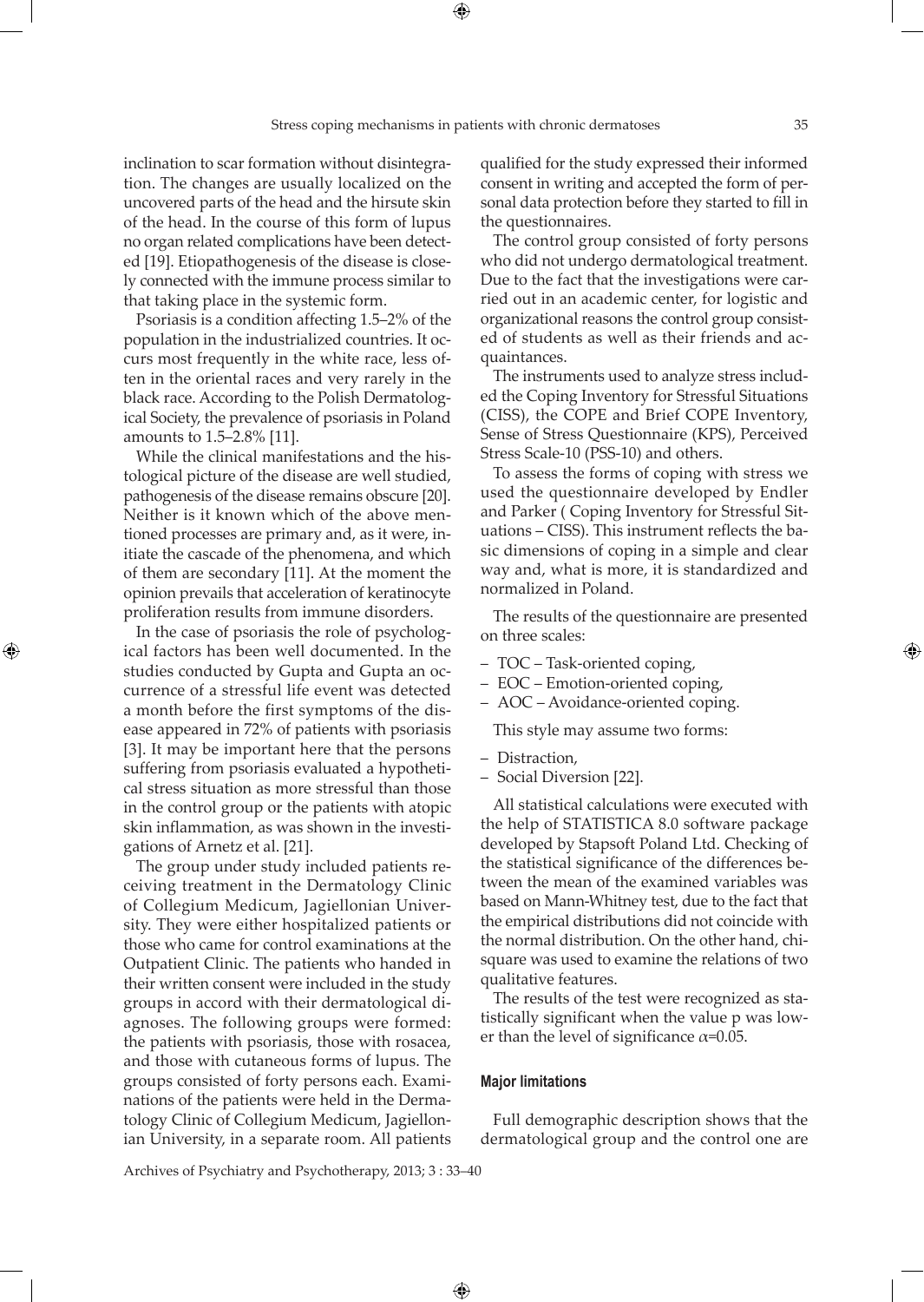⊕

|                    | Control group | Dermatological group | р      |
|--------------------|---------------|----------------------|--------|
| Age                |               |                      |        |
| Mean               | 24.625        | 43.875               |        |
| Standard deviation | 30.06.305     | 30.11.116            | 0.0000 |
| Min-max            | 20-55         | 17-66                |        |
| <b>Sex</b>         |               |                      |        |
| Female             | 27 (67.50%)   | 80 (66.67%)          | 0.9227 |
| Male               | 13 (32.50%)   | 40 (33.33%)          |        |
| <b>Education</b>   |               |                      |        |
| Level 1            | $1(2.50\%)$   | 46 (38.33%)          |        |
| Level 2            | 34 (85.00%)   | 46 (38.33%)          | 0.0000 |
| Level 3            | 5 (12.50%)    | 28 (23.34%)          |        |

**Table.** Comparison of the whole dermatological group with the control group as regards the demographic data

statistically significantly different as regards their age and education. So great statistically significant differences could be perceived as a weakness of the study if they influenced the obtained results. The executed multifactorial analysis of regression proved that the above mentioned differences did not exert any influence on the results obtained in the tests, particularly in those in which statistically significant differences occurred. The main criterion qualifying the patients for the study was the dermatological diagnosis. The disqualifying criteria included refusal of expressing informed consent to participation in the study and disturbances of cognitive functions preventing participation in the examinations.

# **Results**

⊕

The diagrams 1–5 *next pages*, show the differences between the group of dermatological patients and the control group as regards the ways of coping with stress. It is conspicuous that the patients with skin diseases apply the avoidanceoriented coping strategy significantly more often  $(p = 0.0056)$ . Also, they get involved in distracting actions significantly more often than the control group ( $p = 0.0247$ ).

## **Discussion**

 The results of the presented study show that the patients with dermatological disorders differ with statistical significance from the control group as regards the ways of coping with stress. On the level of statistical significance they apply avoidance-oriented strategy of cop-

ing (p-value  $= 0.0056$ ).

It also turned out that the patients in dermatological groups manifested constant inclination to involvement in distracting actions (p-value=0.0247). The results of the discussed study suggest that the patients with dermatological disorders significantly more often avoid problems and do not experience a stress situation adequately.

As the data coming from literature of the subject show, avoidance-oriented style of coping with stress dominates in persons with various somatic disorders.

Therefore it is possible that this style is the least effective with respect to health. Stress is not dealt with and the difficult, stressful situation is not resolved.

In the case in which the stress situation is not resolves the individual experiences an increasing level of anxiety and fear, develops depressive responses and immunosuppression may occur. In this context avoidance-oriented strategies may influence the person's health in a negative way.

The presented study involved frontier research and was a pilot study indicating the directions of further investigations. It would be possible to design a study that would assess coping with stress by persons suffering with the first manifestation of, e.g., psoriasis. It would allow for recognition whether the avoidance-oriented coping strategy was present in the initial stage of the illness or whether it is a specific reaction to the chronic disease disturbing normal functioning of the patient.

As the results of the presented study show, patients with skin diseases significantly more often withdraw in the face of stress and problems, they do not seek solutions, avoid or negate difficulties. They confront neither the difficult situation nor the accompanying emotions.

As we mentioned in the introduction, patients with psoriasis manifest a stronger inclination to assess events as more stressful and are characterized by poorer ability to cope with stress than healthy persons [21]. These results indicate that it is not the very occurrence of a stress situation

Archives of Psychiatry and Psychotherapy, 2013; 3 : 33–40

 $\bigoplus$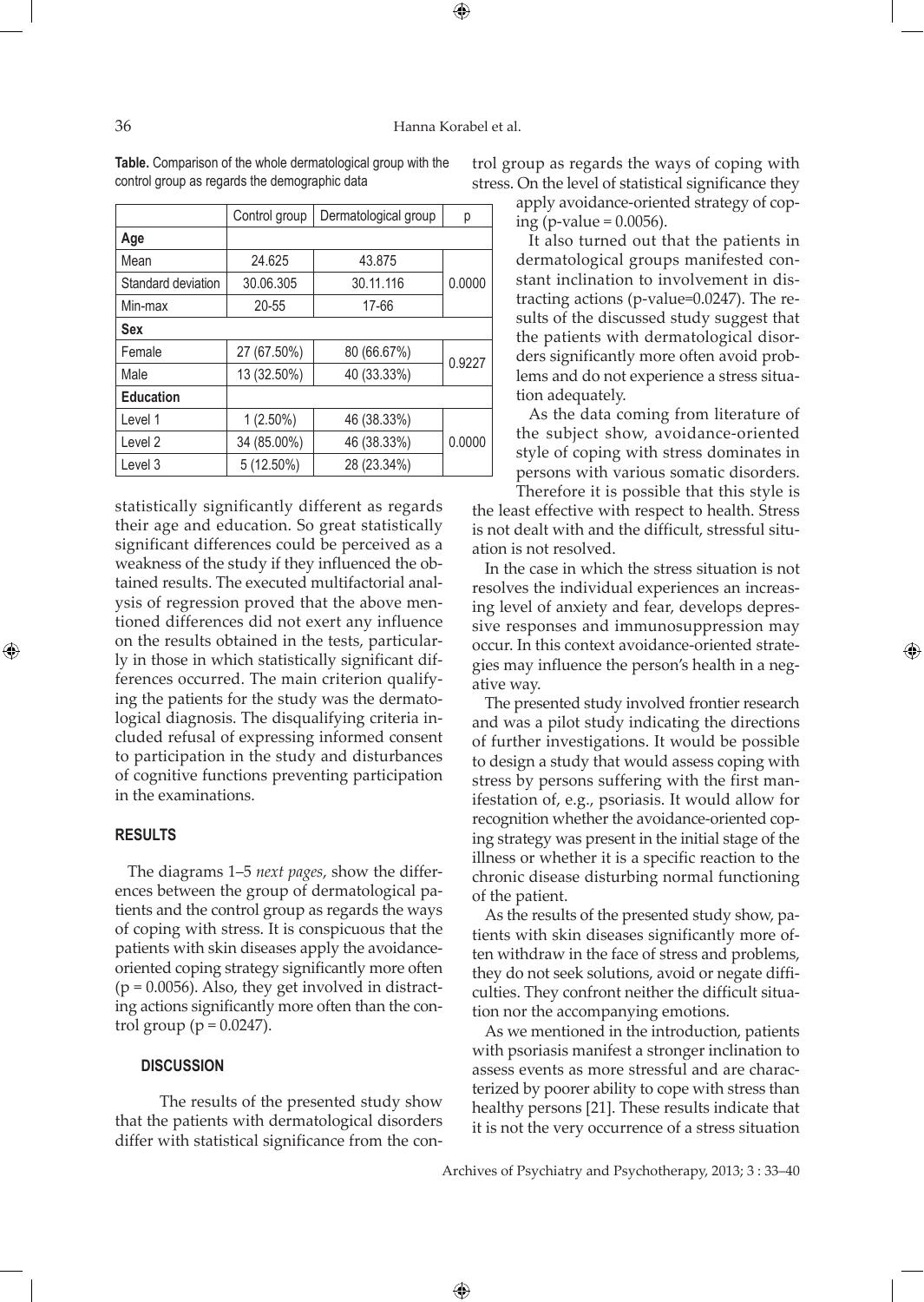Stress coping mechanisms in patients with chronic dermatoses 37

 $\bigoplus$ 



**Diagram 1.** Comparison of the TOC variable in the group of dermatological patients (D) and in the control group (K). TOC- task-oriented coping



**Diagram 2.** Comparison of the EOC variable in the group of dermatological patients (D) and in the control group (K). EOC- emotion-oriented coping



**Diagram 3.** Comparison of the AOC variable in the group of dermatological patients (D) and in the control group (K). AOC- avoidance-oriented coping

Archives of Psychiatry and Psychotherapy, 2013; 3 : 33–40

 $\bigoplus$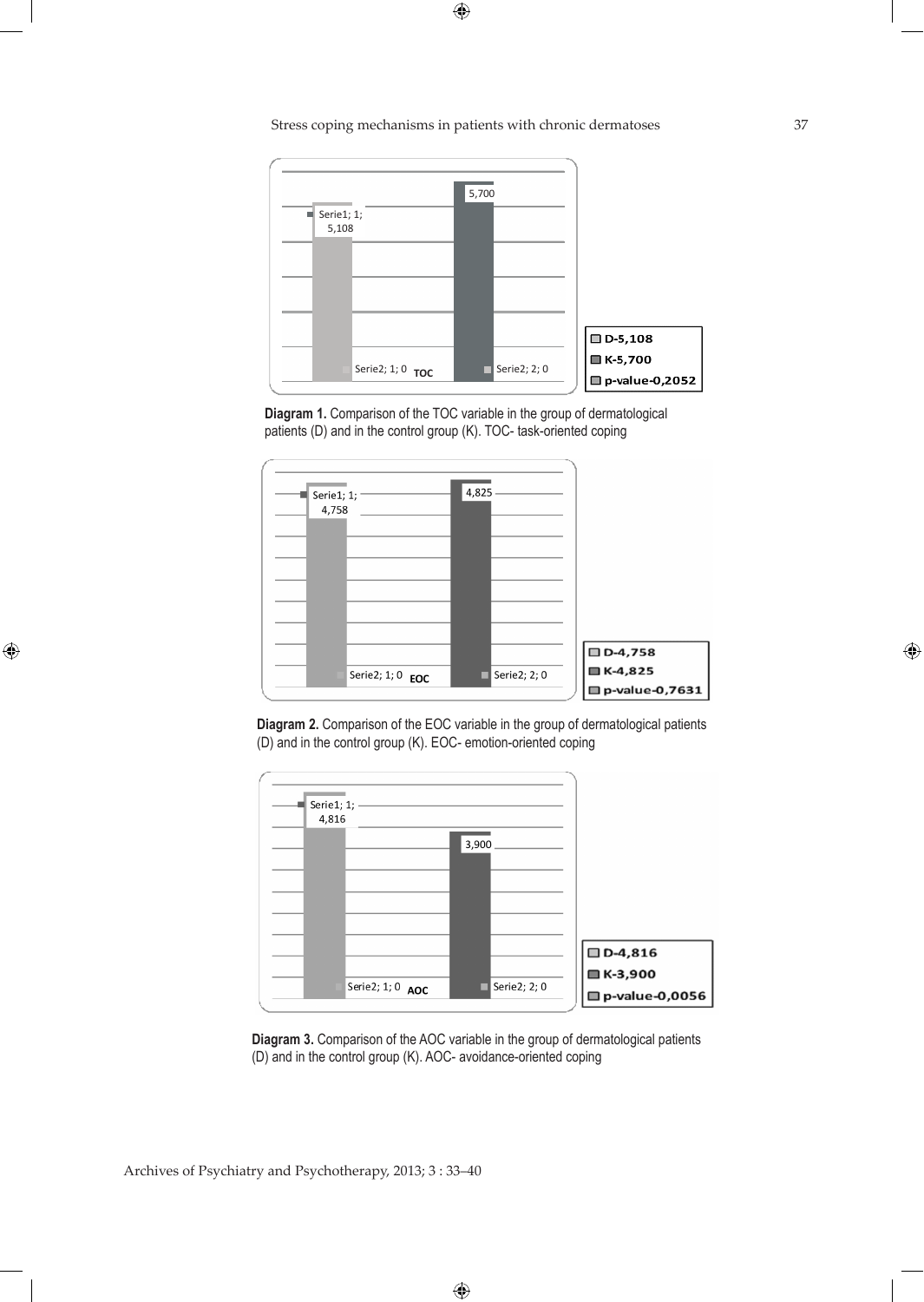38 Hanna Korabel et al.

 $\bigoplus$ 







**Diagram 5.** Comparison of the Distraction (D) variable in the group of deramtological patients (D) and in the control group (K). Distraction – getting involved in distracting actions

 $\bigoplus$ 

that may trigger a psoriatic attack, but the way in which it is perceived and experienced, and what ways of coping with it are applied [21].

The results obtained in the discussed study may constitute a starting point for designing a complex help and support for the patients with skin diseases. The few research works executed in this area suggest that the avoidance-oriented style of coping with stress may exert a negative influence on health.

Bearing in mind the fact that the patients with dermatoses applied the avoidance-oriented strategies of coping with stress more frequently, we could teach these patients better adaptive forms of coping. Cognitive-behavioral therapy (CBT) is one of the psychotherapeutic techniques that might prove effective as regards this group of patients.

CBT is a therapeutic technique that focuses on transforming of the non- adaptive ways of thinking, perceiving and acting through application of cognitive and behavioral interventions. In this approach it is assumed that the external situation is not stressful in itself, but it becomes stressful as a result of individual perception of a person. According to the cognitive model, the patient's convictions often influence the way in which they cope and adjust to the surroundings. Cognitive errors bring about formation of nonadaptive patterns of the patient's general functioning, especially difficulties in the domain of feelings. CBT focuses on examining and trying to transform these dysfunctional convictions and approaches that may imply, e.g. avoidance of definite situations or actions on the part of the patient [1].

⊕

Archives of Psychiatry and Psychotherapy, 2013; 3 : 33–40